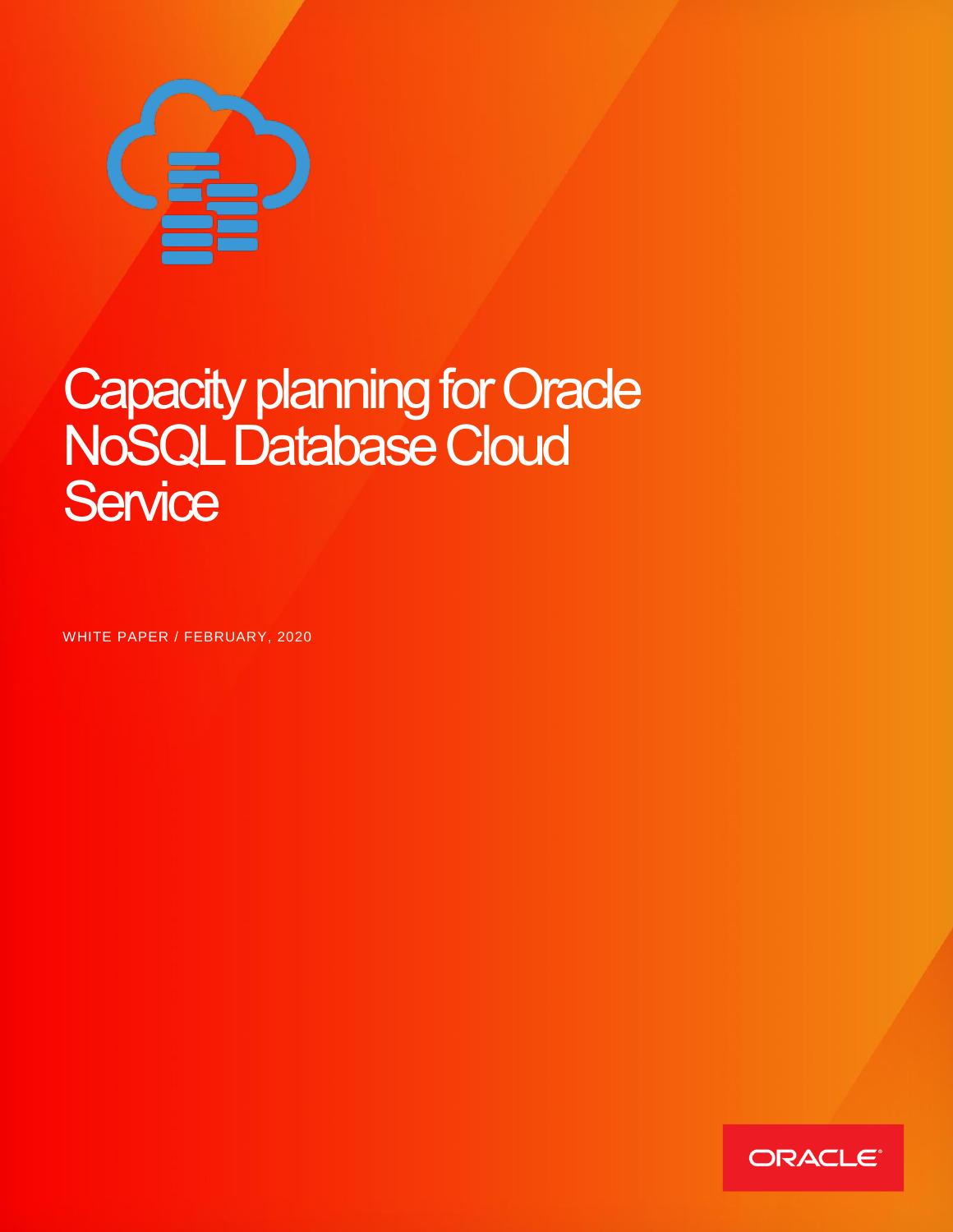## **Contents**

| Request unit consumption for Read and Write operations5                |
|------------------------------------------------------------------------|
|                                                                        |
|                                                                        |
|                                                                        |
|                                                                        |
| Optimize Oracle NoSQL Database Cloud Service provisioned unit usage 11 |
|                                                                        |
|                                                                        |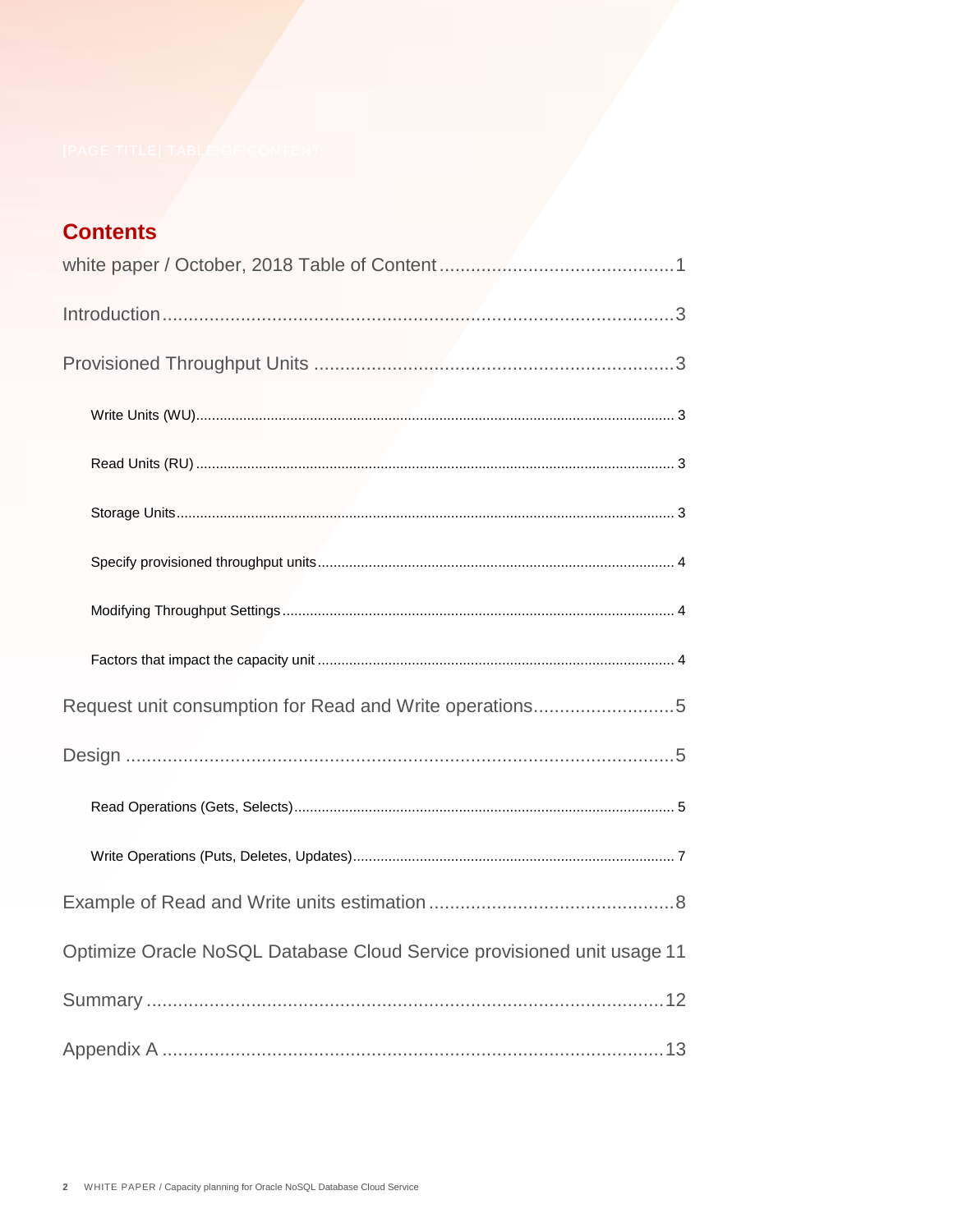#### <span id="page-2-0"></span>INTRODUCTION

When you use Oracle NoSQL Database Cloud Service, you don't need to provision CPU, memory or storage IOPS, but instead you must specify your requirements for write, read and storage activity when creating the table (referred to as provisioning). Throughput is specified in terms of write and read units and storage is specified in gigabytes (GB). In the provisioning process, Oracle NoSQL Database Cloud Service reserves those resources to meet your application requirements, while ensuring sufficient, high performance storage.

It's important to properly evaluate how many write and read units you need to provision. Provisioning too few units may result in some of your requests getting throttled, and provisioning too many units may result in unused performance. This white paper describes how you should approach throughput estimation in Oracle NoSQL Database Cloud Service, and presents an example with a sample workload for estimating write and read units.

#### <span id="page-2-1"></span>PROVISIONED THROUGHPUT UNITS

First, we need to define each of the units.

#### <span id="page-2-2"></span>**Write Units (WU)**

One Write Unit (WU) is defined as the throughput of up to 1 KB of data per second for a write operation.

#### <span id="page-2-3"></span>**Read Units (RU)**

One Read Unit (RU) is defined as the throughput of up to 1 kilobyte (KB) of data per second for an eventual consistent read operation (i.e., where the data returned may not be the most recently written data to the database; if no new updates are made to the data, eventually all accesses to that data will return the latest updated value). To achieve the throughput of up to 1 KB of data per second for an absolute consistent read (i.e., where the data returned is expected to be the most recently written data to the database), the equivalent of 2 Read Units would need to be provisioned.

For both RU and WU, if a record size is less than 1 KB, it is rounded up to 1 KB. For example, if it is 0.5 KB, then use 1 KB in the throughput calculation. If it is more than 1KB, then round up to the next whole KB (i.e. record size of 3.4 KB is rounded up to 4 KB).

#### <span id="page-2-4"></span>**Storage Units**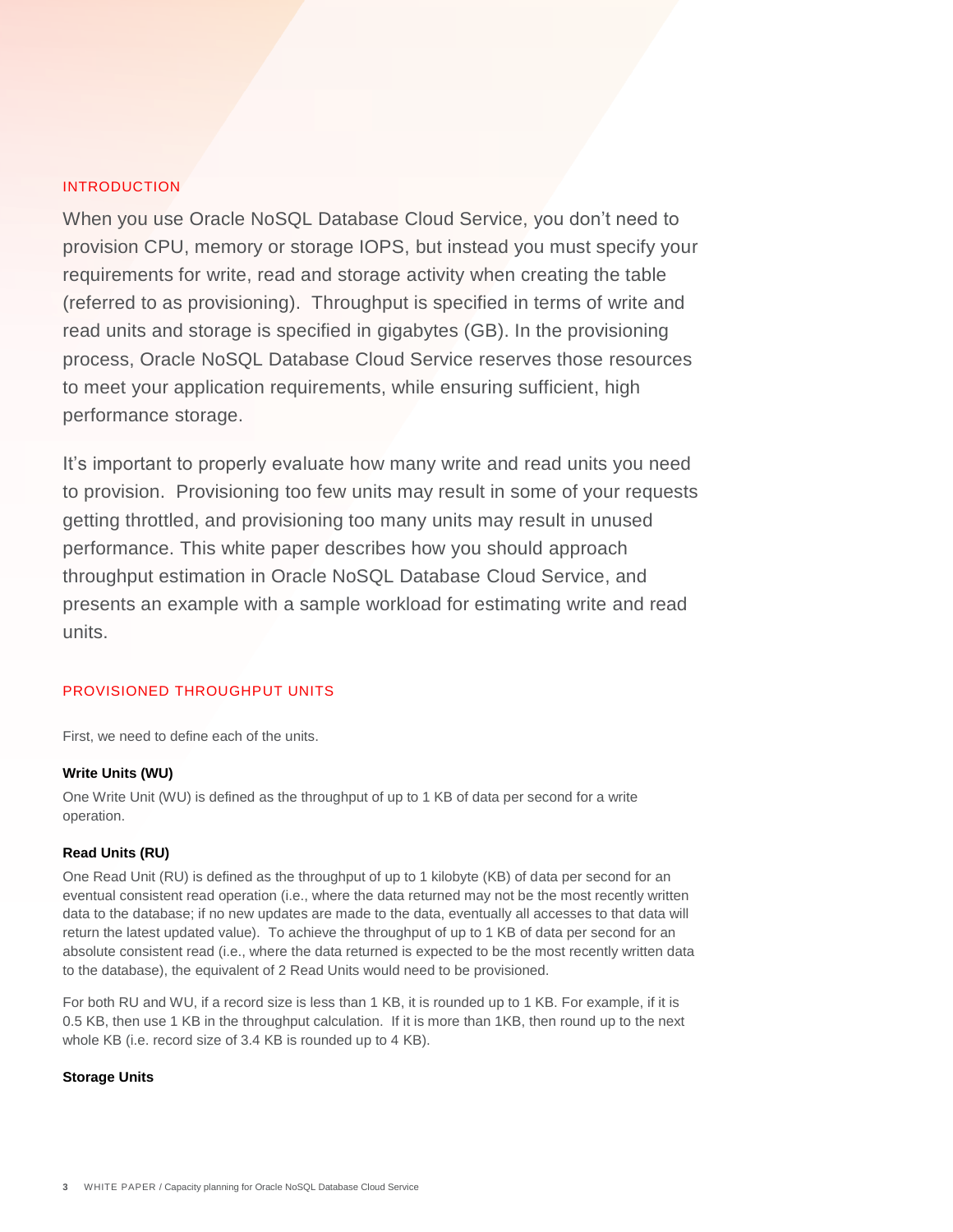A storage unit is a measure of storage capacity used. One "Gigabyte Storage Capacity per Month" is defined as a gigabyte (1073741824 bytes) of computer storage space used by a storage filer of the Oracle Cloud Service during a month of the service. One (1) gigabyte (GB) of computer storage provides space for user data and indexes.

#### <span id="page-3-0"></span>**Specify provisioned throughput units**

Oracle NoSQL Database Cloud Service provides an API to specify the read and write throughput and storage capacity for a table. A TableLimits instance is used during table creation to specify those capacities/limits. This API takes as input the throughput units and storage unit.

For example, using the Java API to create a table with the limits set to 2000 RUs, 100 WUs and storage of 500 GB, the application would issue the following request:

```
TableRequest tableRequest = new TableRequest()
   .setStatement("create table if not exists user(id integer,
        FirstName string, LastName string, ZipCode integer,
        weight double, primary key(id))")
   .setTableLimits(new TableLimits(2000, 100, 500))
   .setTimeout(1000);
TableResult res = conn.tableRequest(tableRequest);
```
#### <span id="page-3-1"></span>**Modifying Throughput Settings**

The same TableLimits instance that is used during table creation is also used to change the limits of an existing table. This provides an easy and consistent interface. The operation is performed without any downtime, and typically takes effect as soon as the API call returns.

#### <span id="page-3-2"></span>**Factors that impact the capacity unit**

Before you provision the capacity units, it's important to consider the following variables that impact the read, write and storage capacities.

- Record size: As size increases, the number of capacity units consumed to write or read the data also increases.
- Data consistency: Eventual consistent reads are one half the cost of absolute consistent reads.
- Secondary Indexes: When a record in a table is added, updated, or deleted, updating the secondary indexes consumes write units. The total provisioned throughput cost for a write is the sum of write units consumed by writing to the table and those consumed by updating the local secondary indexes.
- Data modeling choice: With schema-less JSON, each document is self-describing which adds meta-data overhead to the overall size of the record. With fixed schema tables, the overhead for each record is exactly one byte.
- Query patterns: The number of query results, the number of predicates, the size of the source data, and projections all affect the cost of query operations. A query based on a full table scan would consume more throughput than a query that's based on a key only scan (e.g. this query, with ID as the primary key, "*SELECT ID FROM T1 WHERE ID >1*" performs a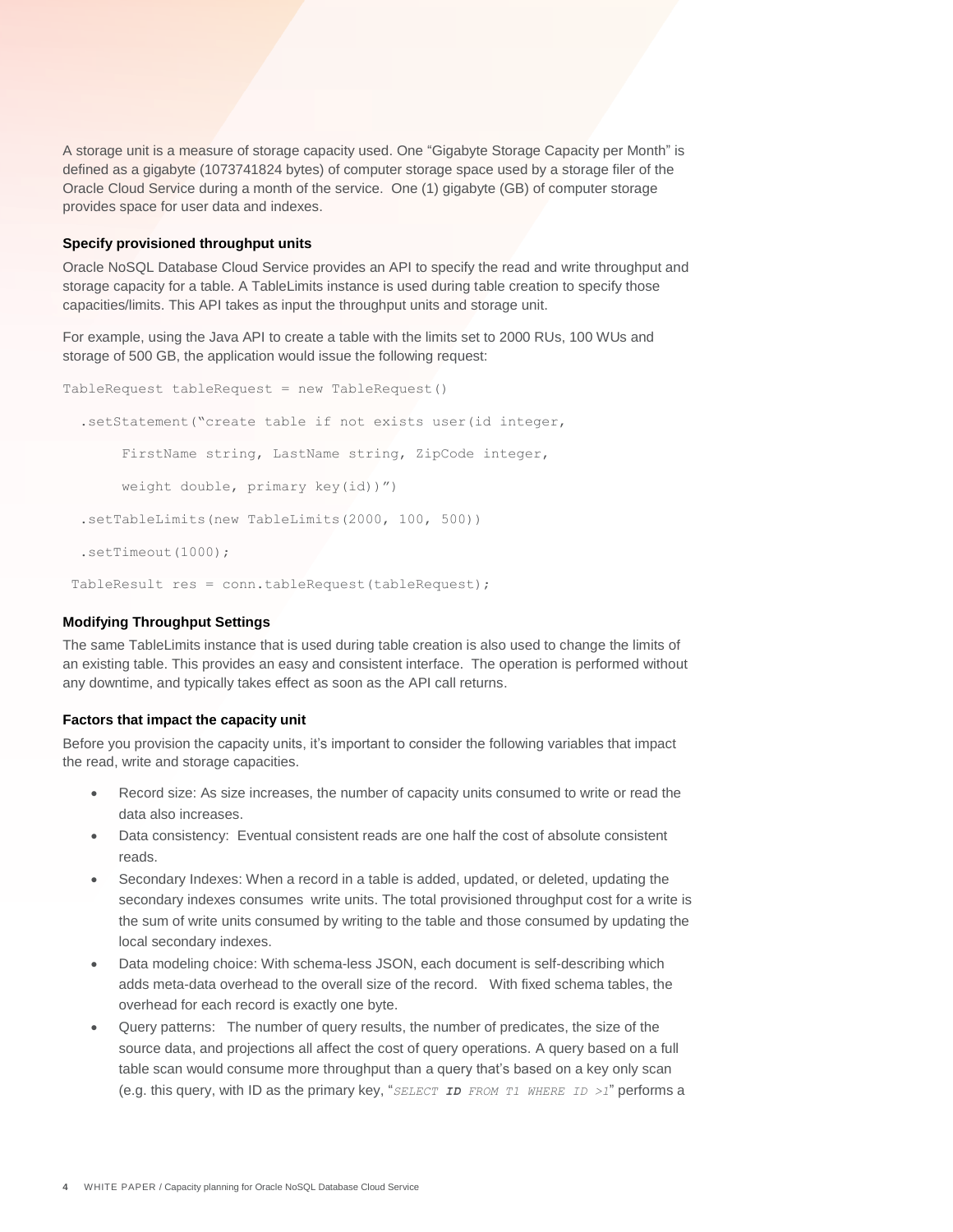"key only" scan and consumes less throughput than this query "*SELECT \* FROM T1 WHERE ID >1*" performing an index scan, but must read the entire record after scanning the index).

### <span id="page-4-1"></span><span id="page-4-0"></span>REQUEST UNIT CONSUMPTION FOR READ AND WRITE OPERATIONS **DESIGN**

While determining your read and write consumption needs, it is important to understand how different operations impact those read and write consumption needs.

#### <span id="page-4-2"></span>**Read Operations (Gets, Selects)**

The following describes how Oracle NoSQL Database Cloud Service operations consume read units:

As mentioned previously, record sizes are rounded up to the next whole KB boundary.

Read operations are broken down into two buckets, reading a single record with a GET request and reading records with a SQL select query.

For every SQL select operation there can be a 2 KB fixed consumption cost for preparing the statement. If an explicit prepare statement is used, the cost is on that statement. This is the optimal approach. If the prepare statement does not exist, it is done internally and charged against the select.

For every SQL select operation there is at least 1 read consumed on an index read.

Through the use of the QueryRequest() API, two types of limits can be set, namely, one limiting the number of rows returned and another limiting the total data read. If a query returns more rows than the limit, each group returned is called a batch. If limits are set and triggered, there is a 1KB cost for each batch.

We will use the following table definition T1 to illustrate the concepts:

T1 (id integer, primary key (id), c1 string, c2 string) record size is 1.5KB

1. Get request example with reads:

```
 MapValue key = new MapValue().put("id", 10);
```

```
 GetRequest getRequest = new GetRequest()
```
.setKey(key)

.setTableName("T1");

GetResult getRes = handle.get(getRequest);

This will consume the following read units:

record size rounded up = 2 KB (record)

If using absolute consistent reads, the consumption would be:

 $Record size * 2 = 2 KB (record) * 2 = 4 KB$ 

Using a GET is the most inexpensive read operation. The cost is determined by the size of the record rounded up, and the read consistency.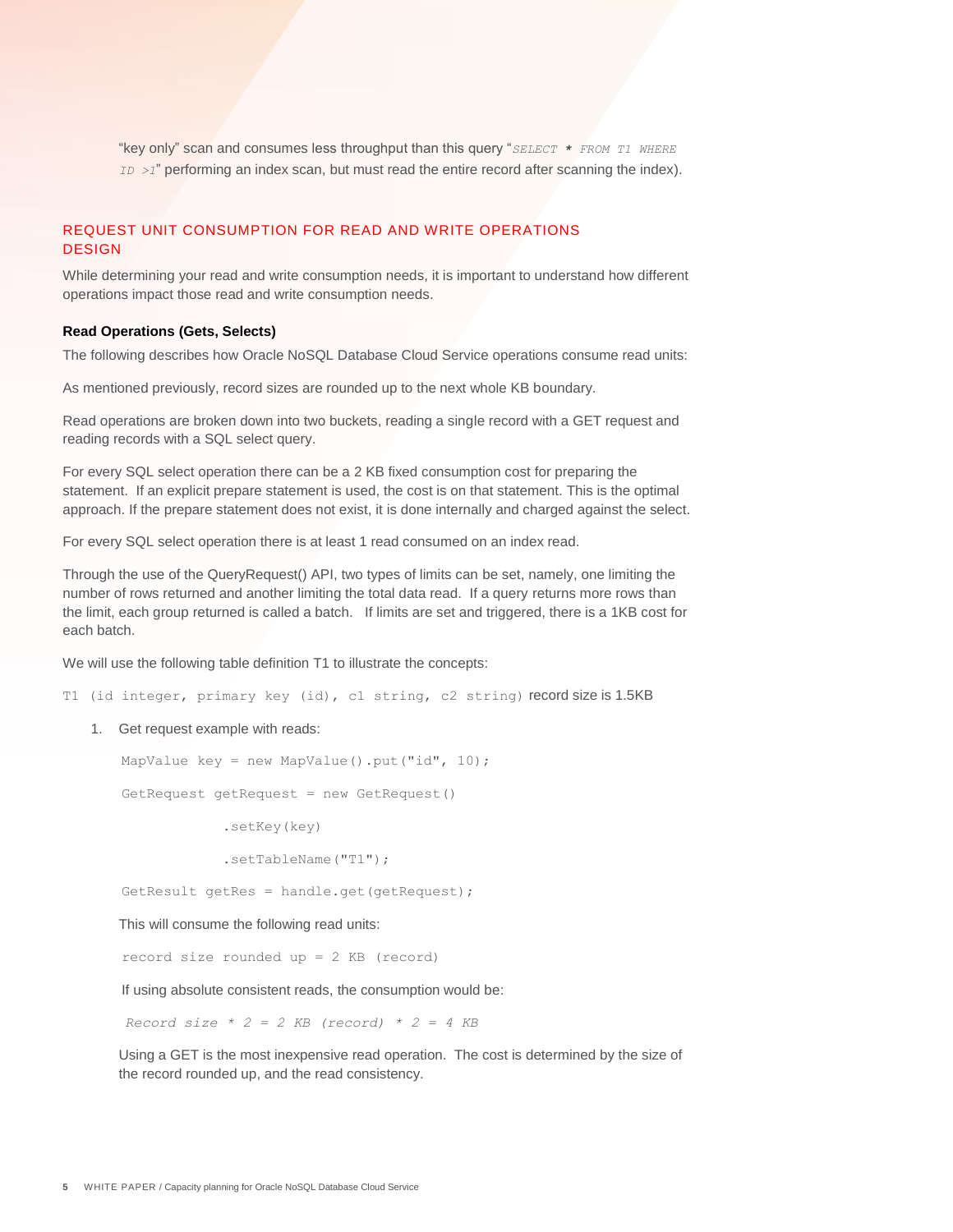2. Query examples with reads

The consumption from a query depends on whether we are querying by primary key or by secondary key. In these formulas, we are assuming the optimal approach and have issued a prepare statement in advance. This 2KB cost is not figured into the select statement calculations below.

• Primary key case using the following query

SELECT  $*$  from t1 where id = 1

This consumes the following read units:

Record size  $+ 1$  KB (for index read) = 2 KB (record) + 1 KB (index) = 3 KB

If using absolute consistent reads, the consumption would be  $2 \times 3$  KB = 6 KB

If we extend this example and instead of selecting 1 record, we go ahead and want all the records in the table then we would multiply the record and index parts by the number of records (assume 100 records).

2 KB (record) \* 100 + 1 KB (index) \* 100 = 300 KB

Extending this example further, if you do a full table scan and no records matched the predicates (returning 0 rows) there still would be 300 KB consumed because all the records needed to be looked at.

Secondary key case

When querying with a secondary index many records may match a given secondary index entry. Much like we did for the full table scan, we need to multiply by the number of records that matched on the record and index.

Let's add a secondary index to our table:

Create index c idx on table t1 (c1);

Let's use this query as our example and assume it returns 10 rows:

select \* from t1 where c1 = "nosql";

This will consume the following read units:

Record size \* (number of records) + 1 KB index \* (number of records) = 2 KB (record) \* 10 + 1 KB (index) \* 10 = 30 KB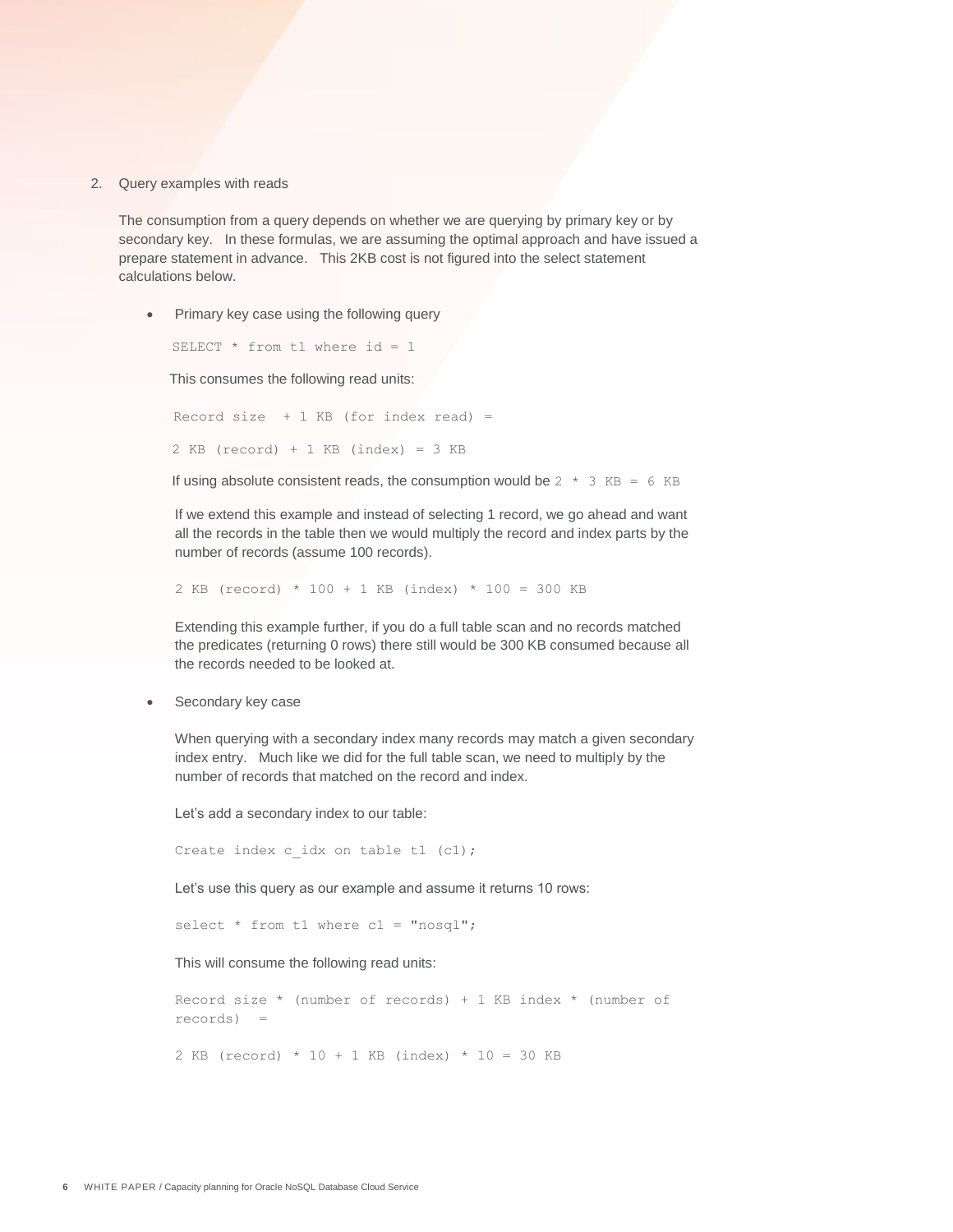If there wasn't a secondary index on the table, this query would have resulted in a full table scan and would have consumed 300 KB (see above). Hence, you can lower your provisioned read unit costs by carefully examining your queries for the possibility of adding secondary indexes.

#### <span id="page-6-0"></span>**Write Operations (Puts, Deletes, Updates)**

The following describes how Oracle NoSQL Database Cloud Service operations consume write units. In nearly all the formulas, absolute consistent reads are needed to guarantee we are reading the most recent record.

1. Put

In a put operation, you account for the insert of the record as well as the index. The put operation can be performed conditionally or unconditionally. If done conditionally, then there are read units consumed in addition to write units. Those reads are done with absolute consistency so there is a multiplier of 2 in the formula. It is possible that a single put operation incurs several index operations and this needs to be taken into account.

A. Unconditional – the formula is shown below

```
Write KB = record size + 1 KB (index) * Number of secondary
index writes
```
B. Conditional (use of IfAbsent or IfPresent) - the formula is shown below. In the IfAbsent case, the "original record size" is zero. This is effectively an update statement. With 1 secondary index the "number of secondary index values changed" is 2 if using IfPresent and 1 if using IfAbsent.

```
Write KB = original record size + new record size + 1 KB
(index) * Number of secondary index values changed
Read KB = 1 KB (index) * 2
```
#### 2. Delete

The default behavior for a delete is to delete the row if it exists. A delete incurs both read and write unit costs. Since we have to guarantee we are looking at the most current version of the row, absolute consistent reads are used, therefor the 2 mulitplier in the read unit formula. Several index writes are possible. The formulas are:

```
Read KB = 1 KB (index) * 2Write KB = Record size + 1 KB (index) * Number of secondary index
writes
```
#### 3. Update

When rows are updated using a query (SQL statement), then both read and write units are consumed. Depending on the update it may need to read the primary key, secondary key, or even the record itself. Absolute consistent reads are needed.

Read KB = Record size  $*$  2 + [1 KB (index) $*$  number of secondary index reads] \* 2 Write  $KB =$  original record size + new record size + 1 KB (index)  $*$ Number of secondary index writes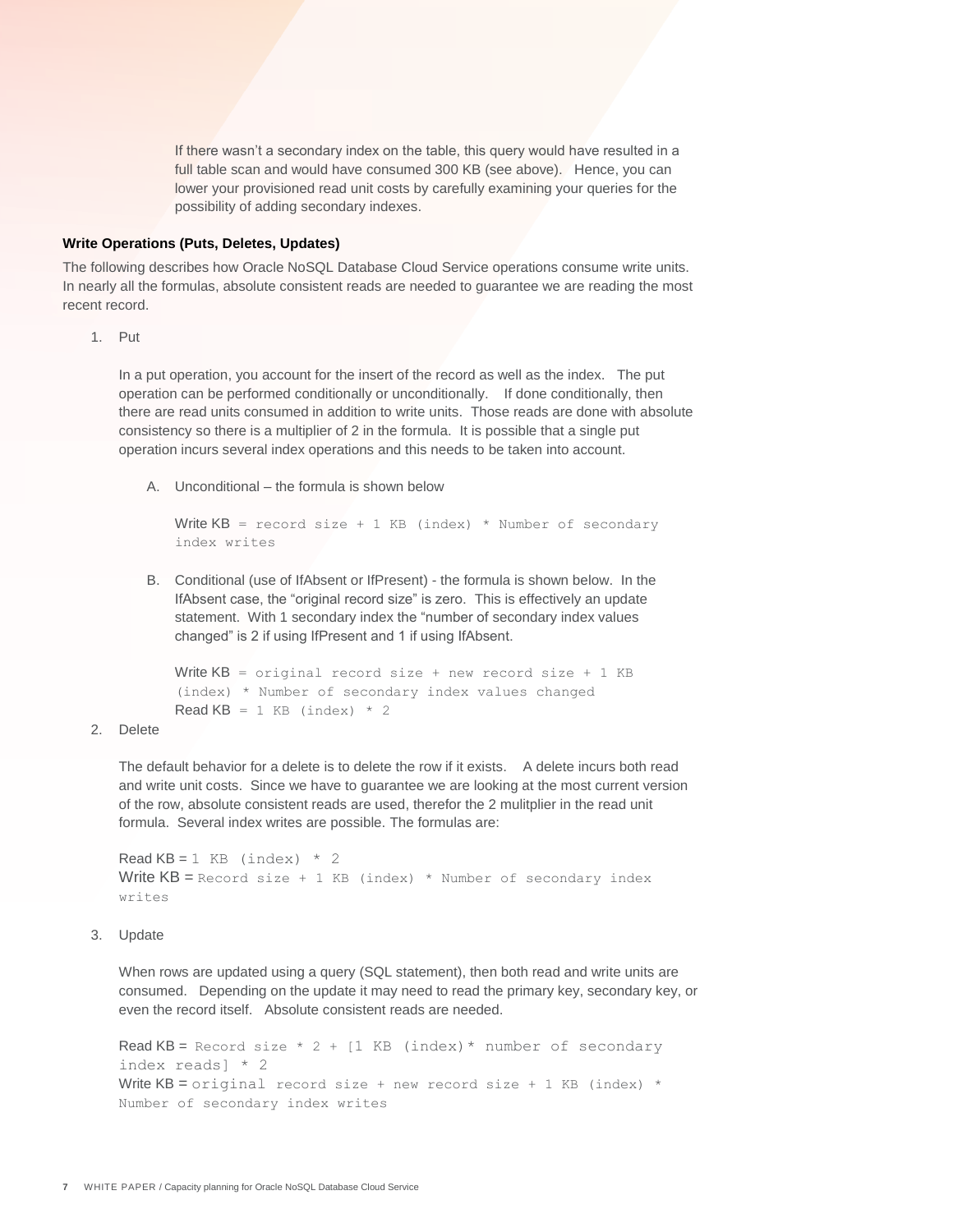Example update:

Table Users (id integer, name string, age integer, primary key(id)) The table has index on name and age. Record size: 1 KB

Case 1: Modify users age

UPDATE Users  $u$  SET  $u \cdot a$ ge = 31 WHERE  $u \cdot id = 1$ ;

This operation consumes the following:

Read  $KB = 1 KB * 2 + 1 KB (age index) * 2 = 4 KB$ Write  $KB = 1$  KB (old record) + 1 KB (new record) + 1 KB  $*$  1 (update to age index) = 3 KB

Case 2: Modify users name and age

UPDATE Users u SET u.age = 31 SET u.name = john.doe WHERE u.id = 1;

This operation consumes the following:

Read KB = 1 KB  $*$  2 + 2 KB (age index and name index)  $*$  2 = 6 KB Write  $KB = 1$  KB (old record) + 1 KB (new record) + 1 KB  $*$  2(update to age index and name  $index) = 4 KB$ 

#### <span id="page-7-0"></span>EXAMPLE OF READ AND WRITE UNITS ESTIMATION

Let's take a real world example of how to estimate read and write capacities. In this example, we are using Oracle NoSQL Database Cloud Service to store a product catalog for an e-commerce application. The process of estimation is broken into the following steps:

**Step 1:** Identify the data model (JSON or fixed-table), record and key size for the application.

We are using a JSON model and have created a simple table with 2 columns: a record identifier (primary key) and JSON document for the product details. There is overhead in this case because each document is self-describing.

The JSON document, which is just under 1 KB in size when stored in the database because of compression, is shown in Appendix A.

Let's assume this application has 100,000 records. The primary key is a unique identifier for the record and is 20 bytes in size. Prepare statements have been used, therefore the select statement will not have the 2 KB fixed cost.

Also, for this example some queries read records via a secondary index (i.e. *find all the records that have screen size of 13 inche*s). Thus, we need an index created on the screen-size field (one secondary index).

This information is summarized below: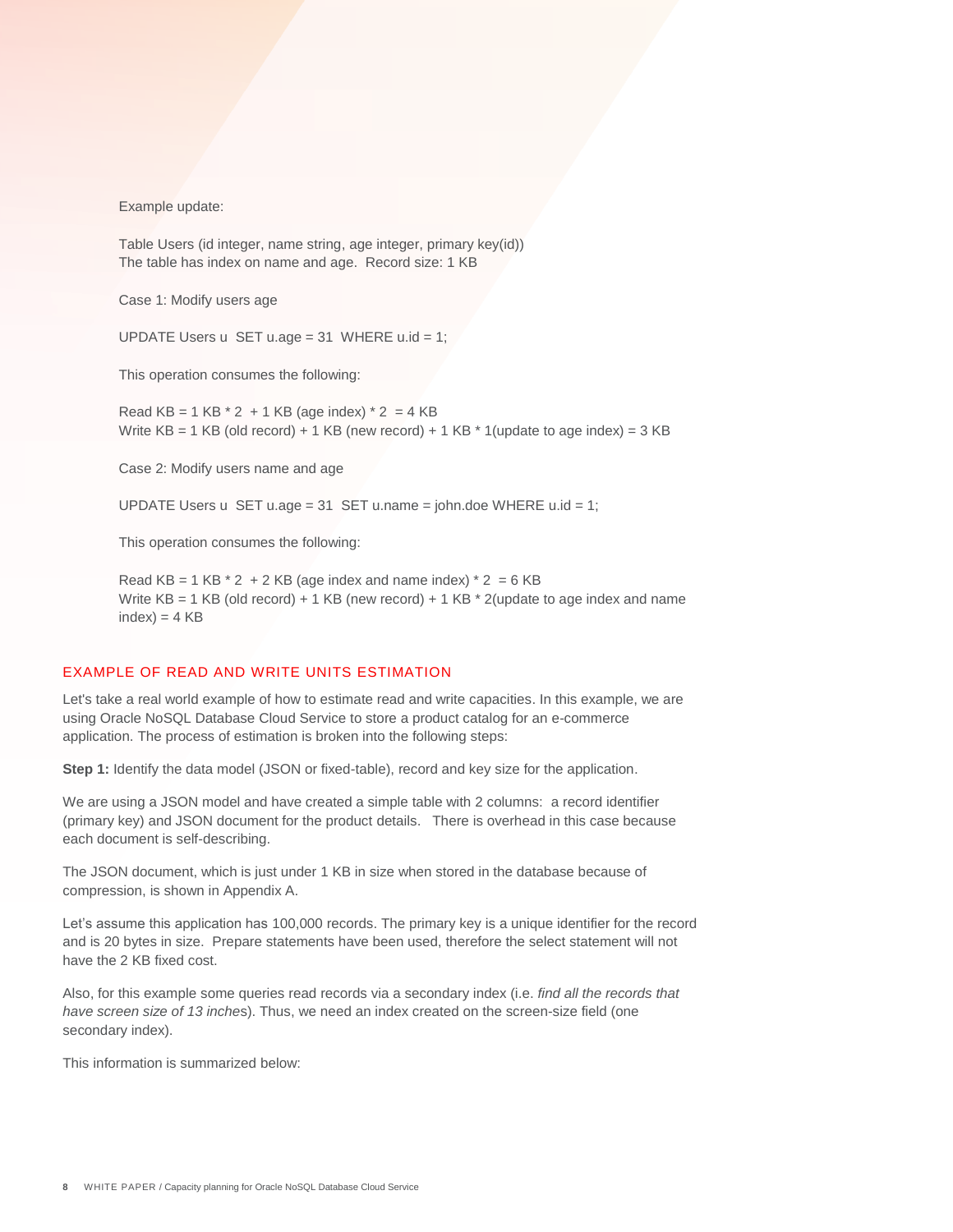| <b>Tables</b> | <b>Rows</b><br>per<br>table | <b>Columns</b><br>per table | <b>Key</b><br><b>Size</b><br>bytes | <b>Value Size</b><br>bytes<br>(sum all<br>columns) | <b>Indexes</b> | <b>Index</b><br><b>Key</b><br><b>Size</b><br>bytes |
|---------------|-----------------------------|-----------------------------|------------------------------------|----------------------------------------------------|----------------|----------------------------------------------------|
| $\mathbf{1}$  | 100000                      | 2                           | 20                                 | 2 KB                                               | 1              | 20                                                 |

**Step 2:** Identify the list of operations (typically CRUD operations and Index reads) on the table and at what rate (per second) these are expected:

| <b>Operation</b>                                                                                    | Number of operations per sec |
|-----------------------------------------------------------------------------------------------------|------------------------------|
| <b>Create Records</b>                                                                               | 3                            |
| Read the records via Primary Key<br>(i.e. read the product document via product id)                 | 300                          |
| Read the records via Secondary Index<br>(i.e. get all documents that have screen size of 13 inches) | 10                           |
| Update records<br>(i.e. update the product description or add a new attribute)                      | 5                            |
| Delete records                                                                                      | 1                            |

**Step 3** Identify the read and write consumption in KB.

| <b>Operation</b> | <b>Read Consumption in KB</b>      | <b>Write Consumption in KB</b>                                                                                                                                         |
|------------------|------------------------------------|------------------------------------------------------------------------------------------------------------------------------------------------------------------------|
| Create records   | 0 (not checking if the key exists) | Record size $+1$ KB (index)<br>*(number of indexes)<br>$= 1$ KB + 1 KB (1) = 2 KB<br>Let's assume the records are<br>created without perform any<br>conditional check. |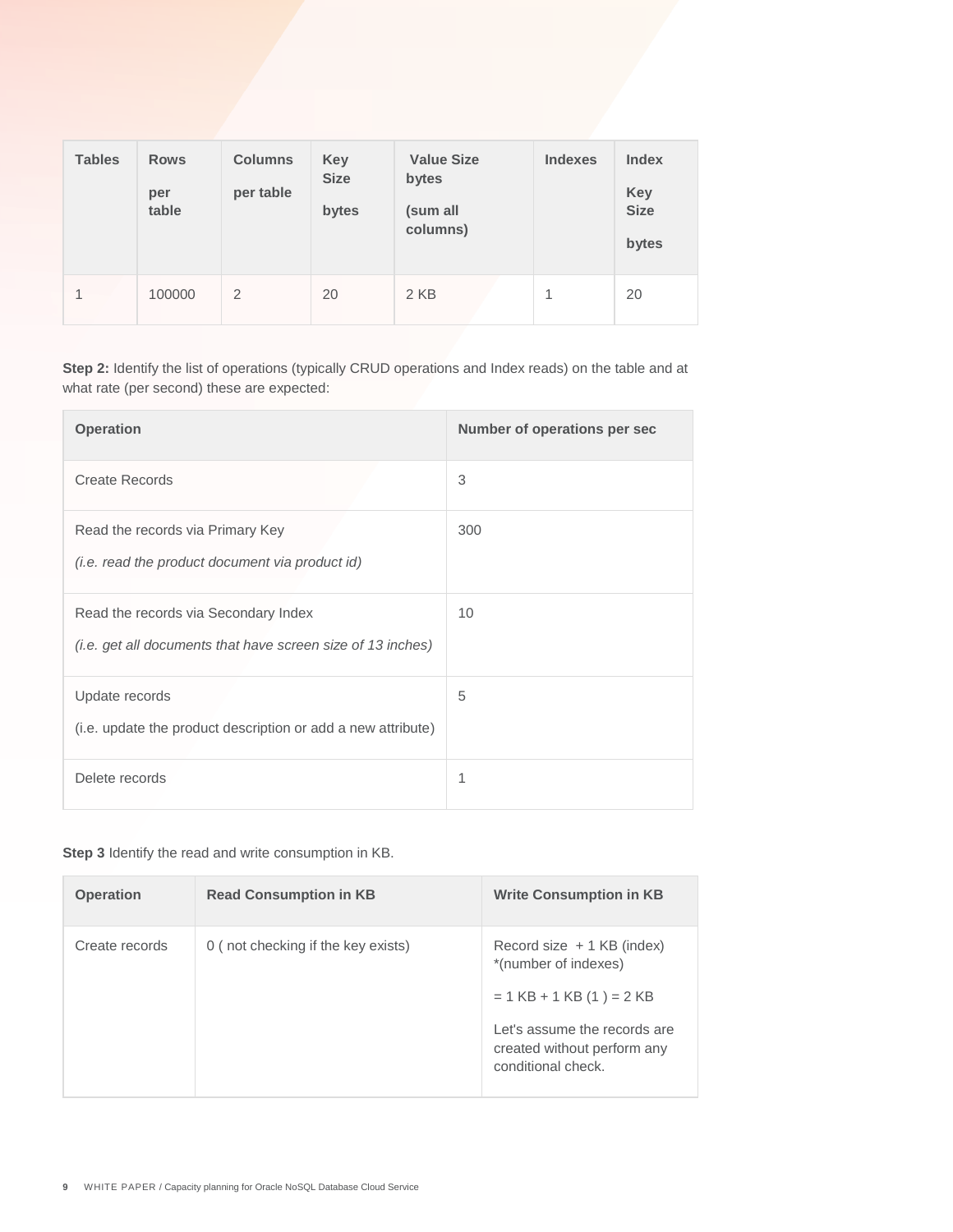| <b>GET</b> by primary               | Record size                                                                                                                      | $\mathbf{0}$                                                                                                                                                                     |  |
|-------------------------------------|----------------------------------------------------------------------------------------------------------------------------------|----------------------------------------------------------------------------------------------------------------------------------------------------------------------------------|--|
| key                                 | $= 1$ KB                                                                                                                         |                                                                                                                                                                                  |  |
| Query records by<br>secondary index | [1 KB (index) + record size ] * Number of<br>records matched                                                                     | $\mathbf{0}$                                                                                                                                                                     |  |
|                                     | Let's assume 100 records are returned                                                                                            |                                                                                                                                                                                  |  |
|                                     | $100 * (1 KB + 1 KB) = 200 KB$                                                                                                   |                                                                                                                                                                                  |  |
|                                     | There's also some variable overhead<br>depending on how many batches are<br>returned and the size limit that is set for<br>query |                                                                                                                                                                                  |  |
|                                     | Let's say this variable consumption is 10<br><b>KB</b>                                                                           |                                                                                                                                                                                  |  |
|                                     | So, the total KB consumption is:                                                                                                 |                                                                                                                                                                                  |  |
|                                     | $200$ KB + 10 KB = 210 KB                                                                                                        |                                                                                                                                                                                  |  |
| Update                              | 1 KB (index) * 2 + Record size*2<br>$= 2$ KB + 2 KB = 4 KB                                                                       | original record size + new<br>record size + 1KB (index)<br>(number of writes)<br>$1$ KB + 1 KB + 1 KB = 3 KB<br>Let's assume the updated<br>record is same size as old (1<br>KB) |  |
|                                     |                                                                                                                                  |                                                                                                                                                                                  |  |
| <b>Delete</b>                       | 1 KB (index) $* 2 =$<br>$1$ KB $x$ $2 = 2$ KB                                                                                    | Record size + 1 KB (Index)*<br>(number of indexes)<br>$= 1$ KB + 1 KB ( 1 index) = 2<br>KB                                                                                       |  |

Then, using the above KB consumption, we determine read and write units for our workload that we identified in step #2 above

| <b>Operations</b> | # | <b>Read Units/sec</b> | <b>Write Units/sec</b> |
|-------------------|---|-----------------------|------------------------|
| Create            | 3 |                       | 6                      |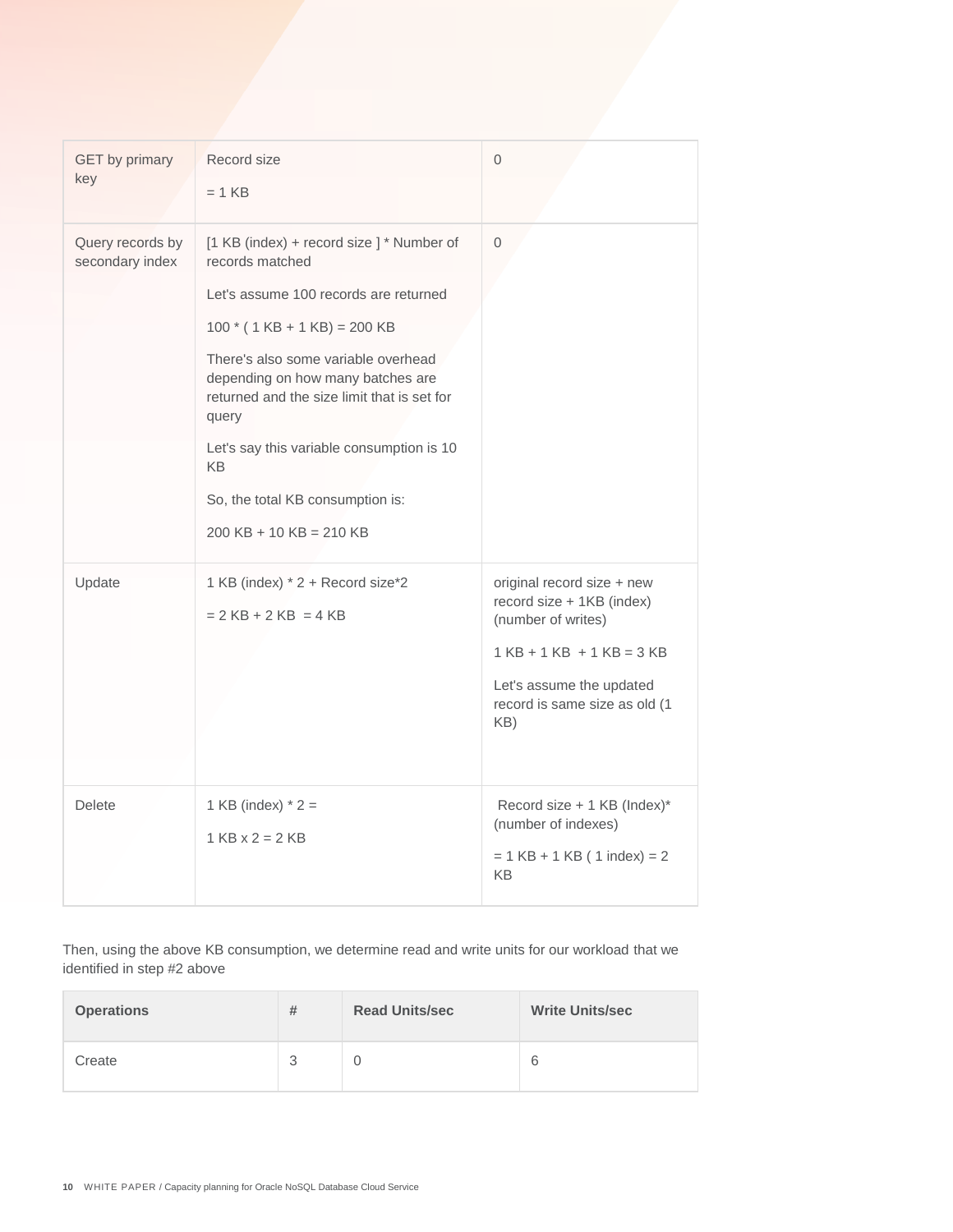| Get by primary key | 300 | 300            | $\mathbf{0}$   |
|--------------------|-----|----------------|----------------|
| Query by Index     | 10  | 2100           | $\mathbf{0}$   |
| Update             | 5   | 20             | 15             |
| Delete             | 1   | $\overline{2}$ | $\overline{2}$ |
| Total              |     | 2422           | 23             |

So, the table needs to be created with a provisioned throughput of **2422** Read Units and **23** Write Units.

**Note:** The preceding calculations assume eventual consistent read requests. For an absolute consistent read request, the read capacity units would be 4844 Read Units.

#### ESTIMATING THE MONTHLY COST

After calculating the capacity units, the next step is determine the cost. Oracle provides you with a cost estimator to figure out your monthly usage and costs before you commit to a subscription model or an amount.

The Cost Estimator automatically calculates your monthly cost based on your input of read units, write units, and storage.

Access the [Cost Estimator](https://www.oracle.com/cloud/cost-estimator.html) on the Oracle Cloud website. Select the Data Management check box. Scroll through to locate Oracle NoSQL Database Cloud, and click Add to add an entry for Oracle NoSQL Database Cloud under the Configuration Options. Expand NoSQL Database to find the different Utilization and configuration options. Input values for the Utilization and Configuration parameters to estimate the cost for Oracle NoSQL Database Cloud Service usage from your Oracle Cloud Pay-As-You-Go and Monthly Flex subscriptions.

#### <span id="page-10-0"></span>OPTIMIZE ORACLE NOSQL DATABASE CLOUD SERVICE PROVISIONED UNIT USAGE

Here is the recommended workflow to optimize Oracle NoSQL Database Cloud Service provisioned unit usage:

- Perform an initial, rough evaluation using the capacity calculator.
- Use the Oracle NoSQL Database Cloud Service API to benefit from automatic retries when requests get throttled and make sure that your application code gracefully supports the case when all retries fail. You can implement *oracle.nosql.driver.RetryHandler* to define the retry strategy. Then set the *RetryHandler* through *NoSQLHandleConfig.setRetryHandler.* When the request gets throttled, you will see *oracle.nosql.driver.ThrottlingException* which could be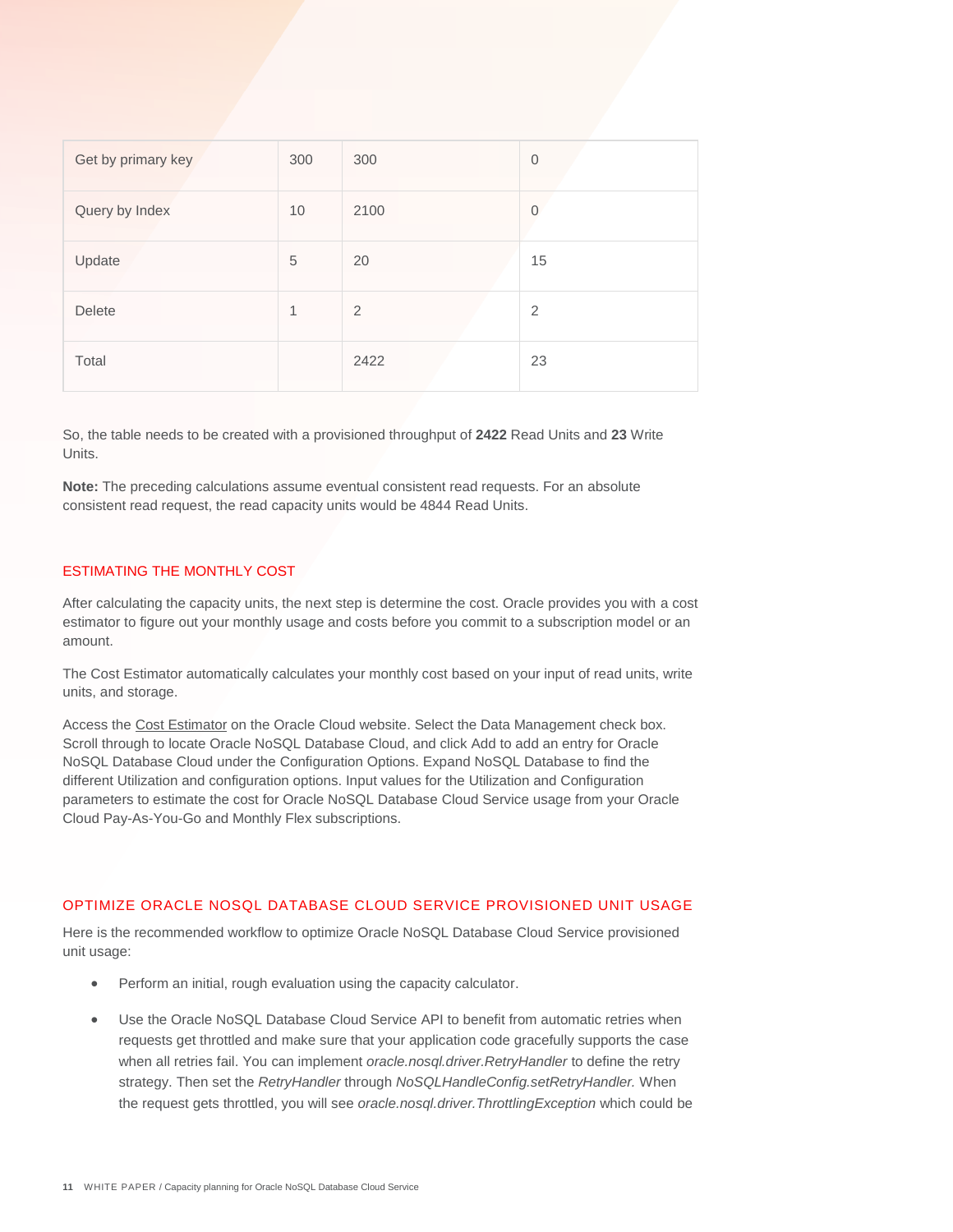further classified into three subtypes: *ReadThrottlingException, WriteThrottlingException, OperationThrottlingException.* 

- Monitor throttling errors from the API. Start with conservative limits such as 10 throttled requests over the last 15 minutes and switch to more permissive rules once you figure out your actual consumption (remember that occasional throttles are fine, they show that you're close to the limits you've set and that's what you want to do). For monitoring you can use the class *TableUsageResult* API. In the *TableUsageRequest* you can specify *startTime()* and endTime() to return the usage for the specified time range*. TableUsageResult* contains a *TableUsage* array. Each entry in the *TableUsage* array represents the table usage stats during the *TableUsage.secondsInPeriod* from *TableUsage.startTimeMillis*. You can add up *TableUsage.readThrottleCount* to get a count of all of the throttling requests that you received in the last 15 minutes.
- Use the monitoring API to understand the traffic pattern, so you can consider the need to dynamically adjust your throughput provisioning over time, perhaps over a day or week. As stated earlier, there is an API available to monitor table usage stats through *TableUsageResult*. You could sum *readThrottleCount*, *writeThrottleCount* or *storageThrottleCount* over day/week to understand the traffic pattern.
- Regularly monitor the provisioned vs. consumed capacity unit ratio to make sure you have not over-provisioned your table.
- Scale your throughput elastically and on-demand. Monitoring the consumption of your request units and the ratio of throttled requests could reveal that you don't need to keep a constant performance level throughout the day or the week; many web applications receive less traffic at night or during the weekend.

#### <span id="page-11-0"></span>SUMMARY

Oracle NoSQL Database Cloud Service is a fully managed database service that provides high performance with seamless scalability. It frees the IT department from the headaches of provisioning hardware and systems software, setting up and configuring a distributed database cluster, and managing ongoing cluster operations. There are no hardware administration costs since there is no hardware to maintain.

By identifying your workload, and identifying the typical operations that you need to perform, it is possible to estimate the read and write units that would needed for your workload.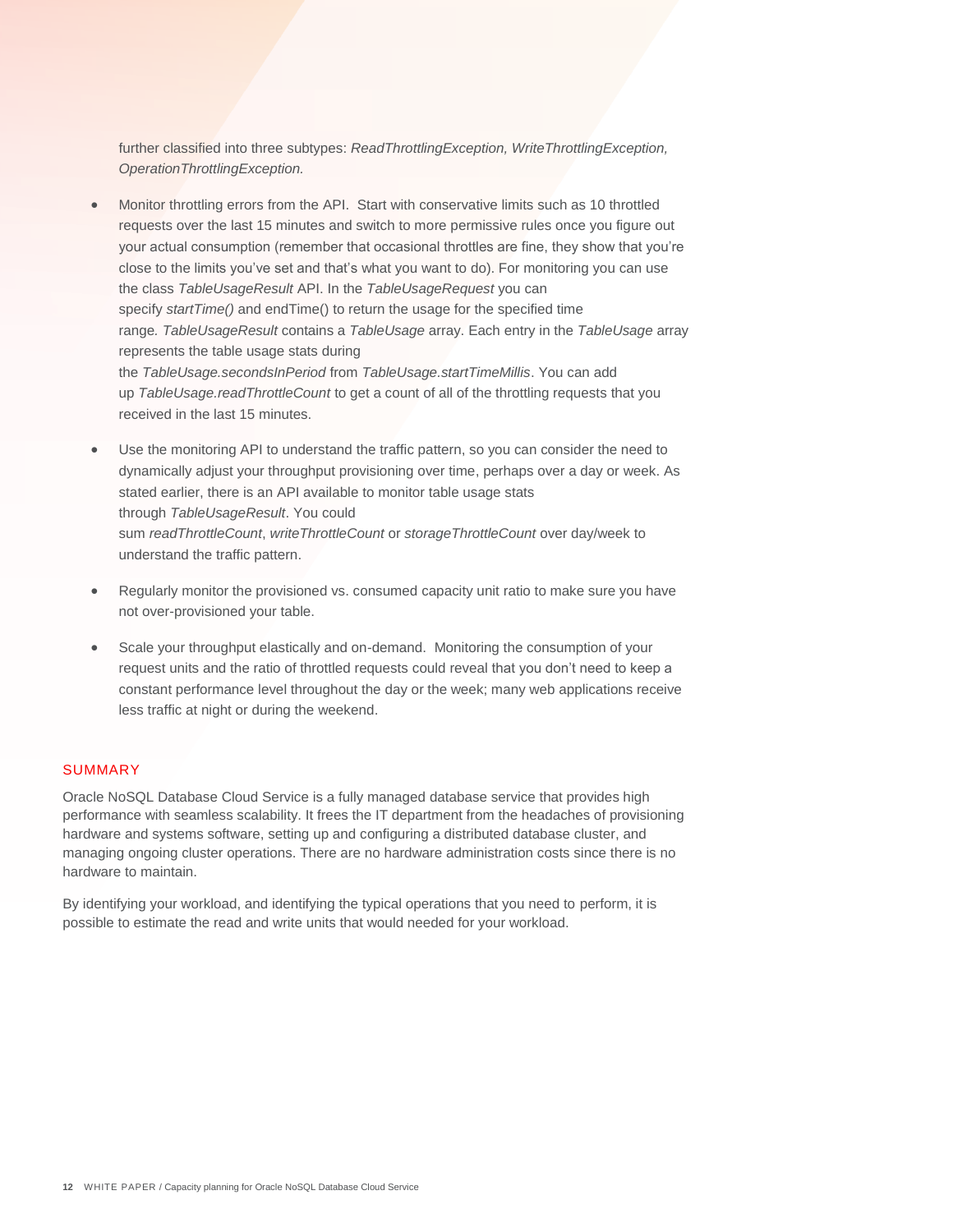#### <span id="page-12-0"></span>APPENDIX A

Sample JSON record

```
{
```

```
 "additionalFeatures": "Front Facing 1.3MP Camera",
 "os": "Macintosh OS X 10.7",
 "battery": {
     "type": "Lithium Ion (Li-Ion) (7000 mAH)",
   "standbytime" : "24 hours"
 },
 "camera": {
     "features": [
         "Flash",
         "Video"
     ],
     "primary": "5.0 megapixels"
 },
 "connectivity": {
     "bluetooth": "Bluetooth 2.1",
     "cell": "T-mobile HSPA+ @ 2100/1900/AWS/850 MHz",
     "gps": true,
     "infrared": false,
     "wifi": "802.11 b/g"
 },
 "description": "Apple iBook is the best in class computer for your professional and personal work.",
 "display": {
     "screenResolution": "WVGA (1280 x 968)",
     "screenSize": "13.0 inches"
 },
 "hardware": {
     "accelerometer": true,
     "audioJack": "3.5mm",
     "cpu": "Intel i7 2.5 GHz",
     "fmRadio": false,
     "physicalKeyboard": false,
     "usb": "USB 3.0"
 },
 "id": "appleproduct_1",
 "images": [
     "img/apple-laptop.jpg"
 ],
 "name": "Myshop.com : Apple iBook",
```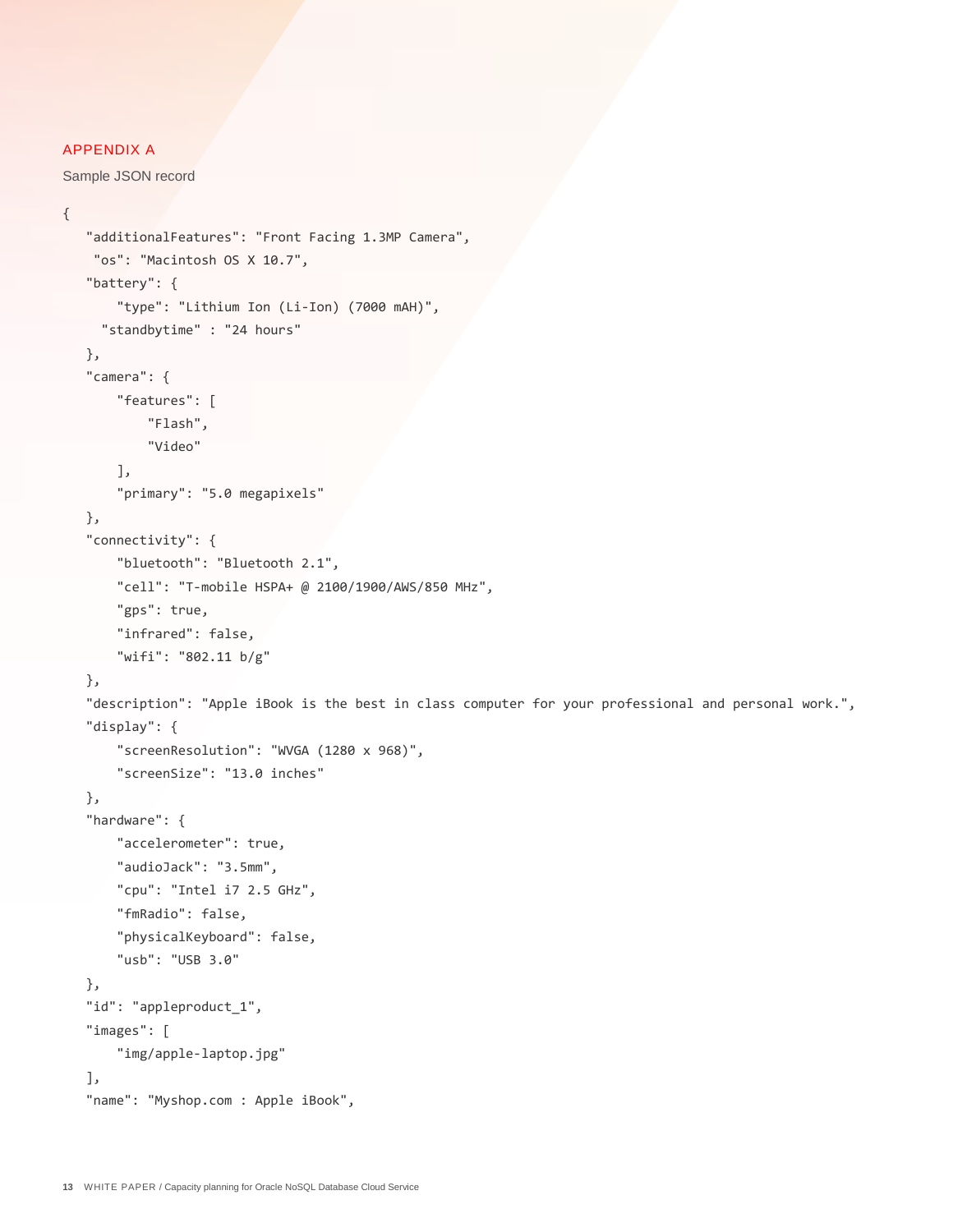```
 "sizeAndWeight": {
        "dimensions": [
            "300 mm (w)",
            "300 mm (h)",
            "12.4 mm (d)"
        ],
        "weight": "1250.0 grams"
   },
    "storage": {
        "hdd": "750GB",
        "ram": "8GB"
   }
}
```